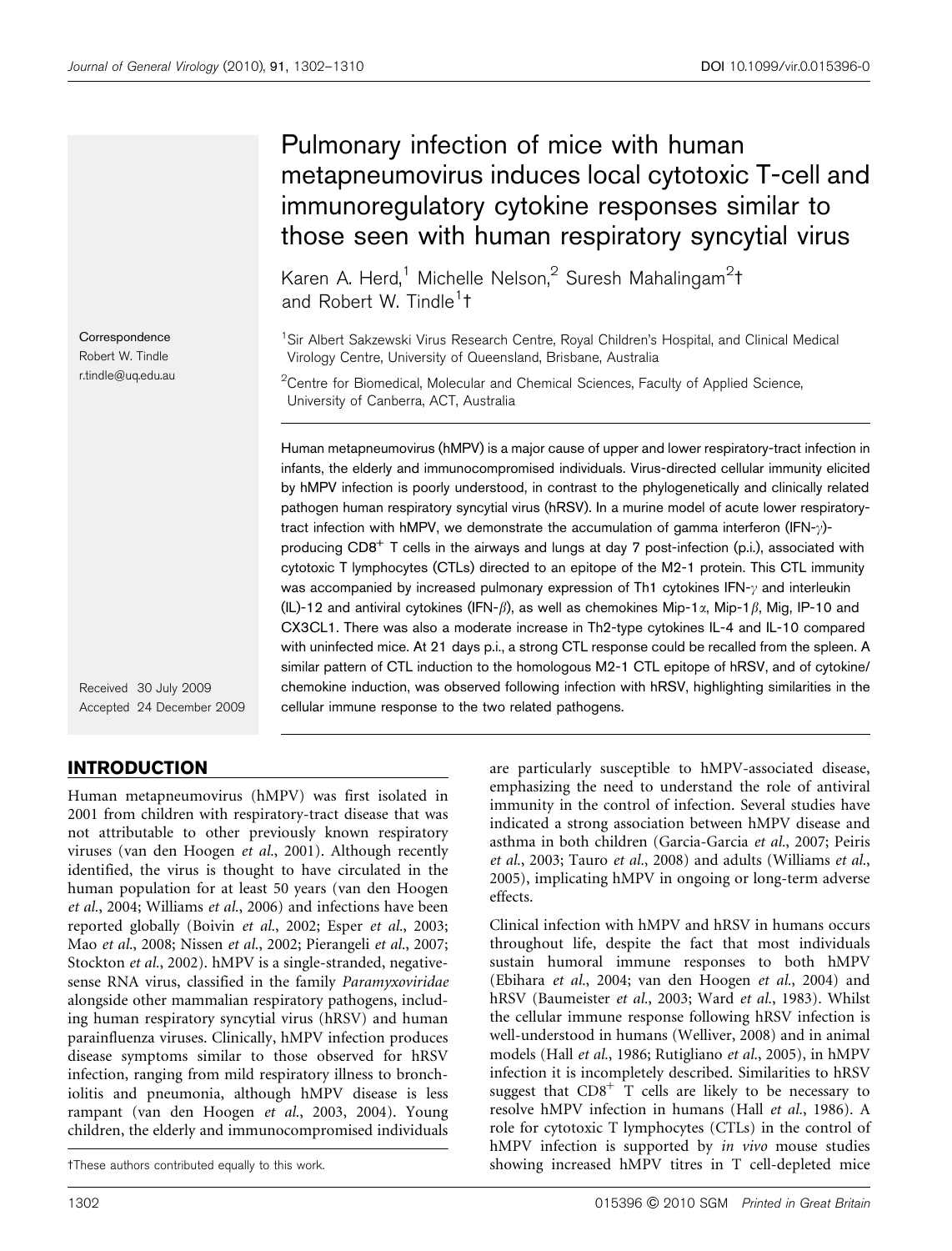(Alvarez et al., 2004), and protection against infection by adoptive transfer of hMPV-specific CTLs (Melendi et al., 2007) and hMPV-directed T-cell vaccines (Herd et al., 2006). However, the onset of the CTL-mediated immune response and the induction of immunoregulatory cytokines following infection with hMPV require further study.

In the present study, we examined the induction of the CTLmediated immune response and the induction of cytokines and chemokines in hMPV-infected mice, and compared these with the responses induced in hRSV-infected mice. We demonstrate that hMPV infection results in an accumulation of virus-specific cytotoxic and gamma interferon  $(IFN-\gamma)^+CD8^+$  effector T cells in the airways and lungs at 7 days post-infection (p.i.). This T-cell immunity was associated with increased expression of Th1-type [interleukin (IL)-12 and IFN- $\gamma$ ] and antiviral (IFN- $\beta$ ) cytokines and the chemokines Mip-1 $\alpha$  (CCL3), Mip-1 $\beta$  (CCL4), Mig (CXCL9), IP-10 (CXCL10) and CX3CL1 (fractalkine). A moderate increase in the expression of Th2-type cytokines (IL-4 and IL-10) was also observed. No effector CTLs were detected in the regional lymph nodes or spleen at 7 days p.i., although a strong memory response could be recalled from the spleen at 21 days p.i. A similar pattern of cell-mediated responses was observed in hRSV-infected mice, highlighting the similarities in immunity to these respiratory pathogens. We discuss these findings in the context of other studies comparing hMPV and hRSV infection (Guerrero-Plata et al., 2005; Huck et al., 2007). The findings support our previous observation that a CTL-epitope vaccine can protect against hMPV infection in mice (Herd et al., 2006) and offer encouragement for the prospect of developing effective immunotherapies.

## RESULTS

## Virus infection of the lung

BALB/c mice were infected intranasally with  $10^5$  TCID<sub>50</sub> of either hMPV or hRSV. At 1 and 2 days p.i., significant weight loss was evident in hMPV-infected mice, but not in hRSVinfected mice (Fig. 1a). However, no other signs of illness were detected in either group. At 5 days p.i., viral load was  $10^{2.9}$  and  $10^{3.2}$  TCID<sub>50</sub> per left lung for hMPV- and hRSVinfected mice, respectively (Fig. 1b). At 8 days p.i., viral load was below the detection limit of  $10^{1.6}$  TCID<sub>50</sub> per left lung (data not shown). The lungs of infected mice showed pathology consistent with interstitial pneumonia (i.e. bronchial epithelial-cell damage and infiltration by inflammatory cells), with more severe pathology evident in hRSV-infected lungs (Fig. 1c). Cellular infiltration occurred predominantly around and within the alveoli and within the airways at approximately 5 days p.i. with either hMPV or hRSV.

## Accumulation of virus-specific IFN- $\rm \gamma^{\text{*}}CD8^{\text{+}}$  T cells in airways and lungs

An important CTL-mediated effector mechanism during virus infection is secretion of antiviral cytokines such as IFN- $\gamma$ . We evaluated ex vivo virus-specific CTL activity from mouse lungs after infection with either hMPV or hRSV. Cells from the airways (bronchoalveolar lavage; BAL), lung tissue, regional lymph nodes and spleen were tested at 7 days p.i. for the presence of  $CD8<sup>+</sup>$  T cells that produced IFN- $\gamma$  specifically in response to short-term stimulation with virus-specific peptide. For hMPV-infected mice,  $CD8<sup>+</sup>$  T cells from the airways (14%) and lungs (18 %), but not the lymph nodes or spleen, produced IFN- $\gamma$  when stimulated with 'GYI' epitope peptide (insets, Fig. 2a). A similar pattern of  $CD8^+$  T cells was seen for hRSV-infected mice when stimulated with 'SYI' epitope peptide (insets, Fig. 2b).

### hMPV-specific cytotoxic T cells in airways and lungs

Antiviral CTLs are important for resolution of infection with a number of viruses, including hRSV. To determine whether CTL activity was induced by hMPV infection and whether it was similar to that induced by hRSV infection, cells were collected from the airways (BAL), lungs, draining lymph nodes and spleen at 7 days p.i. and were tested in a mini-CTL assay. Airway and lung cells from hMPVinfected mice killed 'GYI'-target cells (14 and 7 % cytotoxicity at an effector-to-target cell ratio of 12 : 1, respectively) (Fig. 2a). Similarly, airway and lung cells from hRSV-infected mice killed 'SYI'-target cells (34 and 12 % cytotoxicity, respectively) (Fig. 2b). In contrast, cells from the regional lymph nodes and spleen of virus-infected mice failed to kill target cells. The presence of detectable CTL activity correlated with the induction of IFN- $\gamma^+$ CD8<sup>+</sup> T cells (insets, Fig. 2).

To investigate whether virus-specific memory CTLs were present, cells were collected from the spleen at 21 days p.i., restimulated in vitro with virus-specific peptide for 6 days and then tested in a mini-CTL assay. Restimulated spleen cells from hMPV-infected mice and from hRSV-infected mice showed substantial killing of peptide-labelled target cells (40–60 %), even at the lowest effector-to-target cell ratio of  $2:1$  (Fig. 3).

In summary, pulmonary infection with hMPV induces an effector CTL response detectable ex vivo in cells from the airways and lungs, but not from regional lymph nodes or spleen, at 7 days p.i. The response is similar to, but slightly lower than, that seen for hRSV infection. The data also indicate that a memory CTL response specific for the CTL epitopes in the M2 proteins could be recalled at 21 days p.i.

#### hMPV infection modifies the expression of cytokines and chemokines in lungs

The production of cytokines and chemokines plays a vital role in mediating recovery from virus infections (reviewed by Ramshaw et al., 1997). It was thus relevant to ask whether antiviral and/or immunoregulatory cytokine and chemokine expression was altered following hMPV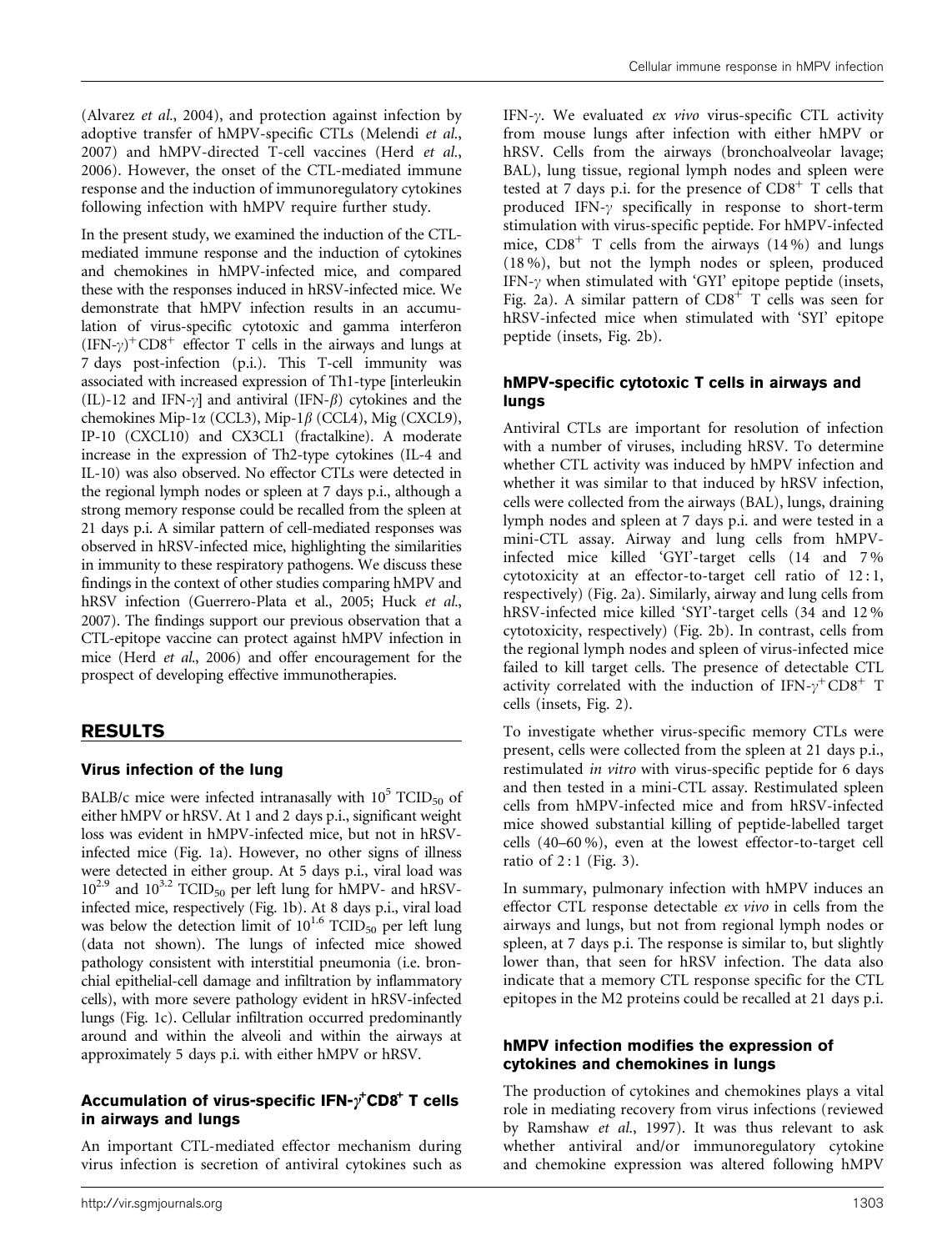

infection. RT-PCR analysis indicated that mRNAs encoding the Th1-type (IL-12) and Th2-type (IL-4 and IL-10) cytokines were expressed at  $>$  10-fold higher levels in the lungs of hMPV- and hRSV-infected mice compared with uninfected mice (Fig. 4). In addition, mRNAs encoding T-cell attractant and/or pro-inflammatory chemokines (Mip-1 $\beta$ , Mig and CX3CL1) were expressed at >30-fold **Fig. 1.** hMPV and hRSV infection. BALB/c mice  $(n=4$  per group) were infected intranasally with  $10^5$  TCID<sub>50</sub> of either hMPV or hRSV ( $\blacksquare$ ) or were uninfected ( $\square$ ). (a) Weight was monitored daily, and results are shown as mean percentage weight change  $\pm$  SEM ( $P$ <0.05). (b) Viral load in lungs at 5 days p.i. was determined by immunofocus assay. Results are shown as  $log_{10}(TCID_{50}$  per left lung). The solid line represents the geometric mean. (c) Histopathological changes in lungs at 5 days p.i. were examined after haematoxylin/eosin staining. Representative sections are shown for uninfected, hMPV- and hRSV-infected mice (magnification,  $\times$ 10).

higher levels in virus-infected mice compared with uninfected mice. ELISA analysis of lung homogenates showed that levels of the Th1-type (IFN- $\gamma$ ) and antiviral (IFN- $\beta$ ) cytokines, as well as chemokines (Mip-1 $\alpha$  and IP-10), were enhanced in virus-infected mice compared with uninfected mice (Fig. 5).

In conclusion, these data suggest that hMPV infection creates a local milieu conducive to development of both innate and adaptive immune responses. Furthermore, within the context of the cytokines and chemokines assayed, the outcome of hMPV infection parallels that of hRSV infection.

## **DISCUSSION**

Human metapneumovirus is an important respiratory pathogen causing infections worldwide, with symptoms similar to those seen in hRSV and parainfluenza virus infections (van den Hoogen et al., 2004). The strong association between hMPV infection and asthma in both children (Garcia-Garcia et al., 2007; Peiris et al., 2003) and adults (Williams et al., 2005), and the ability of hMPV infection to exacerbate hRSV disease (Bosis et al., 2005; Semple et al., 2005), illustrate the need to improve our understanding of hMPV-induced T-cell immunity, particularly as a prelude to therapeutic intervention. As hMPV can establish productive infection in the upper and lower respiratory tract (Alvarez et al., 2004; Hamelin et al., 2005; van den Hoogen et al., 2001), hMPV-expressed proteins have the potential to function as targets of CD8<sup>+</sup> CTL responses. Similarities to other, more widely studied viruses, such as hRSV (Braciale, 2005), suggest that this process may be associated with reduced virus replication and the duration or intensity of infection.

In the present study, intranasal infection of mice with hMPV was used as a model for natural infection in humans. The kinetics of virus replication, the self-limiting infection and the early onset of inflammation are similar to the responses induced by hRSV infection and are in accordance with previous studies (Hamelin et al., 2005; Huck et al., 2007). Weight loss was more severe after hMPV infection, in accord with findings elsewhere (Huck et al., 2007). Our observation that histopathology of lungs was more severe after hRSV infection than hMPV infection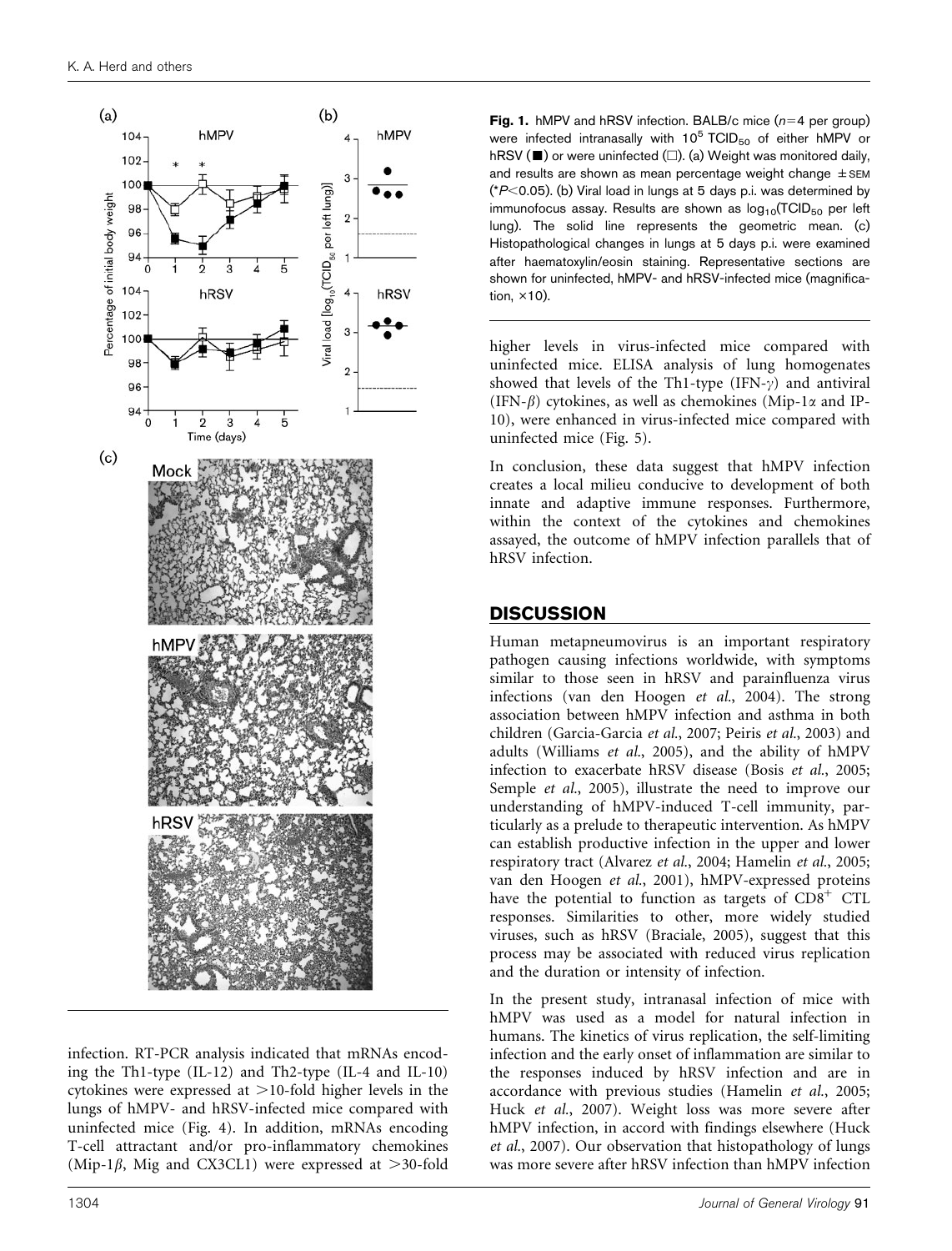

Fig. 2. hMPV and hRSV induce virus-specific cytotoxic and IFN- $\gamma^+$ CD8<sup>+</sup> effector T cells in airways and lungs. Mice (n=4 per group) were infected intranasally with 10<sup>5</sup> TCID<sub>50</sub> of either hMPV (a) or hRSV (b). Cells from the airways (BAL), lungs, regional lymph nodes and spleen were collected at 7 days p.i., pooled per group and evaluated ex vivo for cytotoxicity against target cells with  $(\blacksquare)$  or without  $(\square)$  virus-specific M2 peptide. Results are expressed as percentage cytotoxicity. Numbers represent peptide-specific cytotoxity at an effector-to-target cell ratio of 12 : 1. Bar graphs (insets) represent IFN- $\gamma^+{\rm CD8^+}$  T cells as a percentage of total CD8<sup>+</sup> T cells (from four mice per group, pooled) after 6 h stimulation with (filled bars) or without (empty bars) M2 peptide.

(Fig. 1c) is in contrast to that of Huck et al. (2007) and may reflect the virulence of hMPV, although both laboratories used primary hMPV strain A isolated from human patients. We further extend the findings on T-cell recruitment (Huck et al., 2007) to show no major difference in accumulation of epitope-specific CTLs in the lung airways between hMPV and hRSV infection (Fig. 2). The CTL epitope ('GYI') in the M2-1 protein of hMPV occurs at a near-identical position to the CTL epitope ('SYI') in the M2 protein of hRSV, and was therefore chosen to monitor cell-mediated immunity. At 7 days p.i., accumulation of  $CD8<sup>+</sup>$  T cells capable of producing IFN- $\gamma$ in response to stimulation with the 'GYI' epitope occurred in the airways and lungs. This was associated with CTL activity specific for target cells expressing the 'GYI' epitope. No such response could be detected in the regional lymph nodes or spleen at 7 days p.i., supporting the concept that a local response at the site of infection may be a first line of defence in CTL-mediated virus control during the early stages of infection. Although no virus-specific CTL activity was evident in the spleen at 7 days p.i., a strong response could be recalled at 21 days p.i. (Fig. 3), reflecting that seen in a previous study (Alvarez & Tripp, 2005). This suggests that a systemic spread of response from the lung and airways may be associated with the development of memory.

Our studies do not support the delay in the onset of CTL responses following murine infection reported previously (Alvarez et al., 2004). This discrepancy may reflect that

these authors examined splenic and not airway mononuclear cells. The CTL response that we observe following experimental infection was recorded 3 days earlier than reported by Melendi et al. (2007). Our findings are in accord with those showing that  $CD8<sup>+</sup>$  T cells are required for clearance of primary hMPV from the lung; for a number of weeks after primary infection, mice are protected by virtue of this  $CD8<sup>+</sup>$  T-cell response against further hMPV challenge (Kolli et al., 2008). Studies elsewhere (Alvarez & Tripp, 2005; Kolli et al., 2008) show that  $CD4^+$  T cells, as well as  $CD8^+$  T cells, play an antiviral role, and the two subsets act together synergistically to effect hMPV clearance from the lung. Depletion studies, however, indicate that protection from reinfection can be mediated by an intact CD8<sup>+</sup> T-cell compartment alone in the absence of  $CD4^+$  T cells and of neutralizing antibodies (Kolli et al., 2008). This is in contrast to hRSV primary infection of mice, in which absence of  $CDS<sup>+</sup> T$  cells provided a greater protective effect against disease than an absence of  $CD4^+$  T cells (Graham *et al.*, 1991; Kolli *et al.*, 2008). Similarly, whilst  $CD8<sup>+</sup>$  T cells appear to be sufficient to control hMPV reinfection, in hRSV reinfection  $CD4^+$  T cells (and antibody) are required (Kolli *et al.*, 2008).

Whilst  $CD4^+$  and  $CD8^+$  CTL responses serve to clear current infection and protect against future infection, they also contribute to clinical disease and lung pathology, although the pathophysiology is not well-understood (Kolli *et al.*, 2008). The effects are less severe if  $CD4^+$  rather than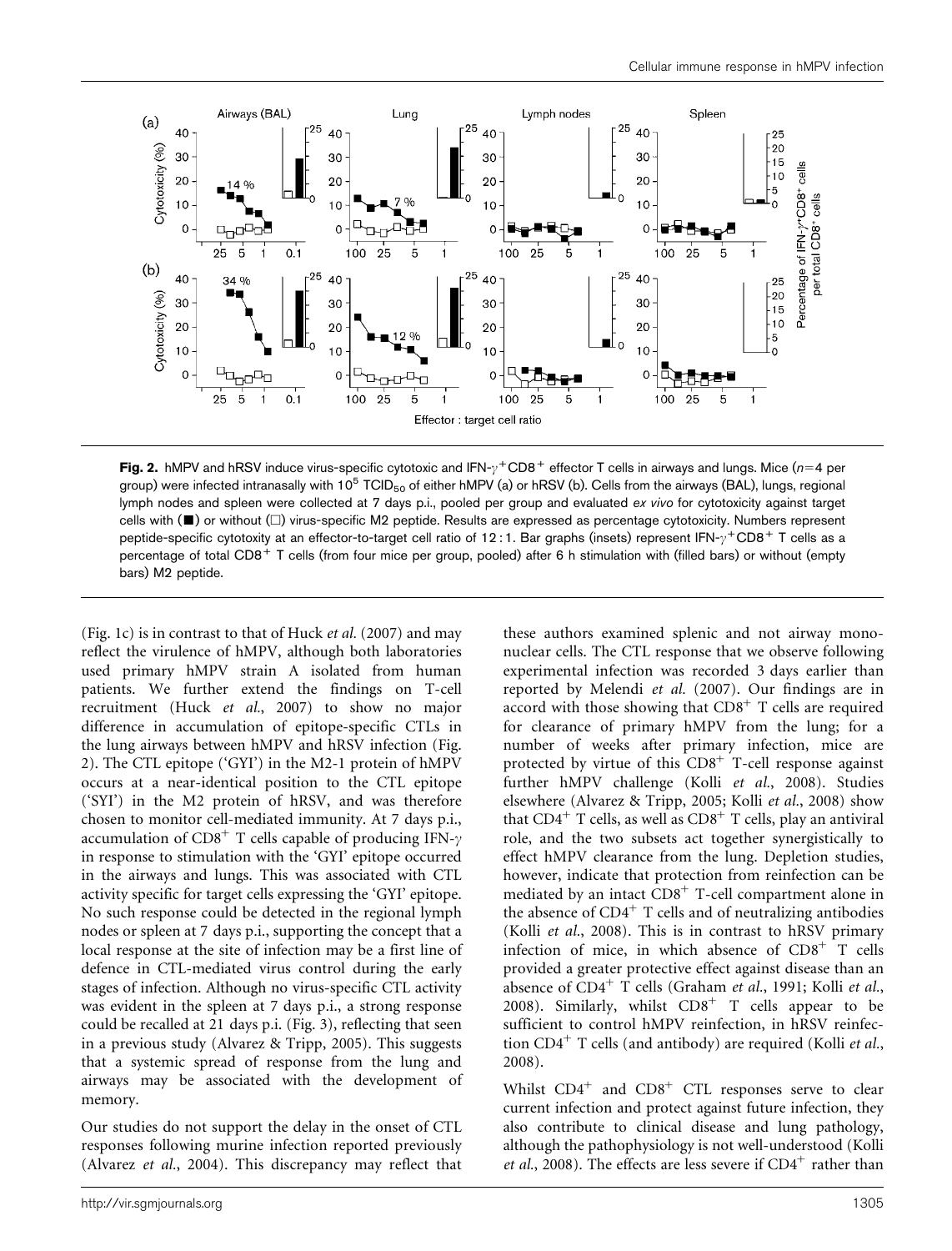

Fig. 3. hMPV and hRSV induce virus-specific memory CTLs in the spleen at 21 days p.i. Mice  $(n=4$  per group) were infected intranasally with 10<sup>5</sup> TCID<sub>50</sub> of either hMPV (a) or hRSV (b) or were uninfected. Spleen cells were harvested at 21 days p.i., pooled per group and restimulated in vitro with virus-specific M2 peptide for 6 days before being evaluated for cytotoxicity against target cells with  $(\blacksquare)$  or without  $(\square)$  the appropriate peptide. Results are expressed as percentage cytotoxicity. Numbers represent peptide-specific cytotoxity at an effector-to-target cell ratio of 12 : 1.

CD8<sup>+</sup> cells are depleted (Alvarez et al., 2004; Kolli et al., 2008) and a recent paper reported that hMPV infection was more severe in aged mice, a finding that corresponded to, among other things, an increase in  $CD4^+$  T cells being recruited to the respiratory tract (Darniot et al., 2009). This suggests that  $CDS<sup>+</sup>$  cells are not primarily responsible for the detrimental effects of immune-response induction following natural infection with hMPV, and underscores a putative advantage for a Th1 bias in the cellular immune response to hMPV infection.

In this study, hMPV infection was seen to enhance the expression of Th1-type (IL-12, IFN- $\gamma$ ) and antiviral (IFN- $\beta$ ) cytokines. Most laboratories agree on the upregulation of IFN- $\gamma$  after hMPV infection (Guerrero-Plata et al., 2005; Hamelin et al., 2005; Huck et al., 2007). In the current study, the local accumulation of  $CD8^+$  IFN- $\gamma$ -producing cells correlated with the hMPV-directed cytolytic activity of mononuclear cells at these sites (Fig. 2). Additionally, IFN- $\gamma$  coordinates a diverse array of cellular programmes that will impact upon virus-infected cells through transcriptional regulation of immunologically relevant genes.

Only moderate (Fig. 4) or no (Guerrero-Plata et al., 2005; Huck et al., 2007) upregulation of Th2-type cytokine IL-10



Fig. 4. Immunoregulatory cytokine and chemokine expression is upregulated in lungs. Mice  $(n=3$  per group) were infected intranasally with  $10^{5.7}$  p.f.u. of either hMPV (shaded bars) or hRSV (filled bars) or were uninfected. Cytokine and chemokine expression in the lungs at 7 days p.i. was quantified by real-time PCR. Results are expressed as fold change over mRNA levels of these cytokines and chemokines in the lungs of uninfected mice (mean $\pm$ SEM). Cytokines are interleukins and chemokines are Mip-1 $\beta$ , Mig and CX3CL1.

was recorded following infection, consistent with the interpretation of a Th1-biased response. In contrast, substantially augmented IL-10 expression reported by Alvarez & Tripp (2005) at 7–28 days suggests induction of a Th2-type response in the later stages of infection in their model. This latter result is in accord with Barends et al. (2002), who demonstrated that some paramyxoviruses, such as hRSV, enhance a Th2 response.

We found that hMPV and hRSV had similar potency in induction of pro-inflammatory cytokines in the context of those cytokines that we studied and at the time point that we examined (7 days p.i.). Guerrero-Plata et al. (2005) showed that, whilst hRSV and hMPV infections induced similar production of some cytokines, a further set of proinflammatory cytokines (IL-1 $\alpha$ , IL-1 $\beta$ , IL-6 and TNF- $\alpha$ ) were induced differentially. In accord with findings elsewhere (Douville et al., 2006), they concluded that hMPV induces lower levels of canonical inflammatory cytokines than hRSV, although hMPV was a more potent inducer of others, e.g. granulocyte–macrophage colonystimulating factor, IFN- $\gamma$  and IFN- $\alpha$ . We show enhanced expression of several chemokines (Mip-1 $\alpha$ , Mip-1 $\beta$ , Mig, IP-10 and CX3CL1) following hMPV infection (Figs 4 and 5). Upregulation of Mip-1 $\alpha$  (CCL3) was also recorded by Hamelin et al. (2005). Notably, peak levels of Mip-1 $\alpha$  in their study occurred at the height of virus infection (5–7 days p.i.). These results are in contrast to those of Guerrero-Plata et al. (2005), who did not record the production of Mip-1 $\alpha$  following hMPV infection.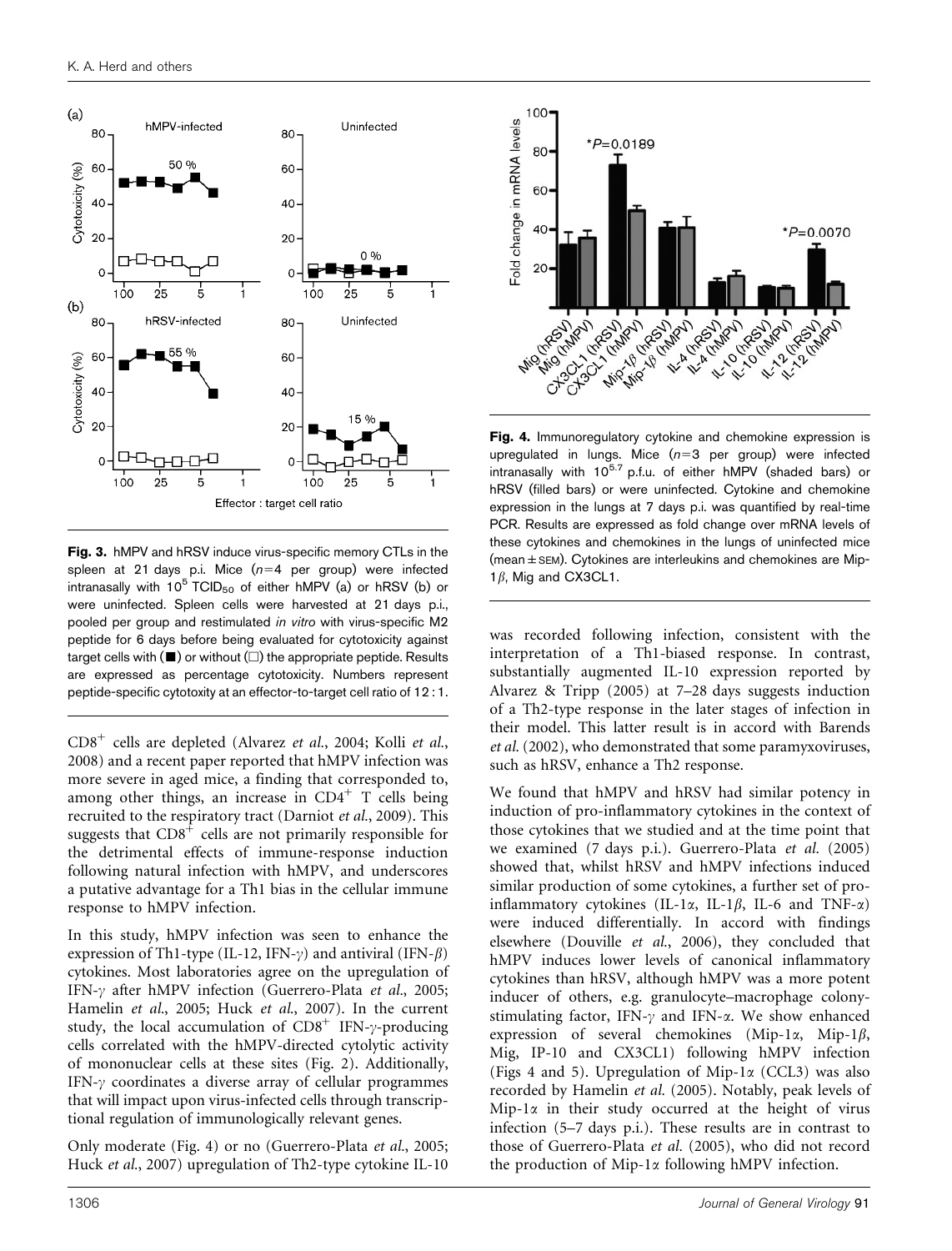

Fig. 5. Immunoregulatory cytokines are upregulated in lungs. Mice  $(n=3$  per group) were infected intranasally with  $10^{5.7}$  p.f.u. of either hMPV or hRSV or were uninfected (mock). Cytokine concentration in lung homogenates at 7 days p.i. was quantified by ELISA. Results are shown as data points for individual mice, mean±SEM. Cytokines are interferons and chemokines are Mip-1 $\alpha$  and IP-10.

The discrepancies noted above in cytokine/chemokine production following hMPV infection may reflect the isolate of virus (laboratory-adapted versus primary isolate) used in the various studies, differences in the cytokines examined, the time points examined and methodological read-outs (mRNA expression/protein concentration/intracellular cytokine staining).

Chemokines are likely to play a role in regulating the immune response by induction of local inflammation and as chemoattractants for mononuclear cells. Both of these effects predispose to effective innate and adaptive immune responses. Such responses may play a significant role in the clinical manifestations of hMPV and hRSV infection observed in humans, and contribute to the less severe disease induced by hMPV (Williams et al., 2006).

In this study, M2 CTL epitopes were used to evaluate cellmediated immunity, as they occur at a near-identical location and with identical major histocompatibility complex (MHC) class I anchor residues (i.e. MHC restriction) in both hMPV and hRSV. We have previously reported other similarities in immunogenic regions and CTL-epitope sequences between hMPV and hRSV (Herd et al., 2008), probably reflecting the taxonomic and pathogenic relatedness of the two viruses.

Studies from our laboratory and others indicate that a repertoire of hMPV-specific CTL responses is engendered to a range of epitopes in humans (Herd et al., 2008) and mice (Herd et al., 2006; Melendi et al., 2007). In humans, the amino acid sequences of the identified CTL epitopes are conserved amongst many, and in some cases all, identified hMPV genotypes and strains (Herd et al., 2008), suggesting that natural infection with a given strain might engender cross-protection against others. A broad-repertoire response is likely to protect against the emergence of putative escape mutants containing mutations in individual epitopes. In humans, we have shown that an hMPV-directed virus-specific memory response appears to persist for at least several years following clinical hMPV infection (Herd et al., 2008) [although it cannot be ruled out that this may be due to subsequent subclinical infection(s) reinforcing memory]. Nonetheless, it is clear that, in humans, natural infection generates an IFN- $\gamma$ secreting CTL response. Whilst recall of this response does not seem to prevent reinfection (as evidenced by recurrent bouts of clinical infection throughout life), it may serve to halt serious lower respiratory-tract disease in healthy adults. This may not be the case in the very young, the elderly or immunocompromised individuals.

In conclusion, we demonstrate a local T-cell response in the lungs and airways of mice infected with the recently identified respiratory pathogen hMPV. Along with our earlier data reporting memory CTL responses in humans (Herd et al., 2008), these results suggest that hMPVmediated CTL and cytokine/chemokine responses engendered as a result of infection might contribute to control of the virus, and provide a rationale for immunointervention. Our results also demonstrate similarities in cellular immune-response induction by infection with hMPV and hRSV, a phylogenetically related virus with similar biological and clinical features.

## METHODS

Cell lines and epitope peptides. LLC-MK2 or HEp-2 cells (ATCC) were used for virus production and quantification. Cell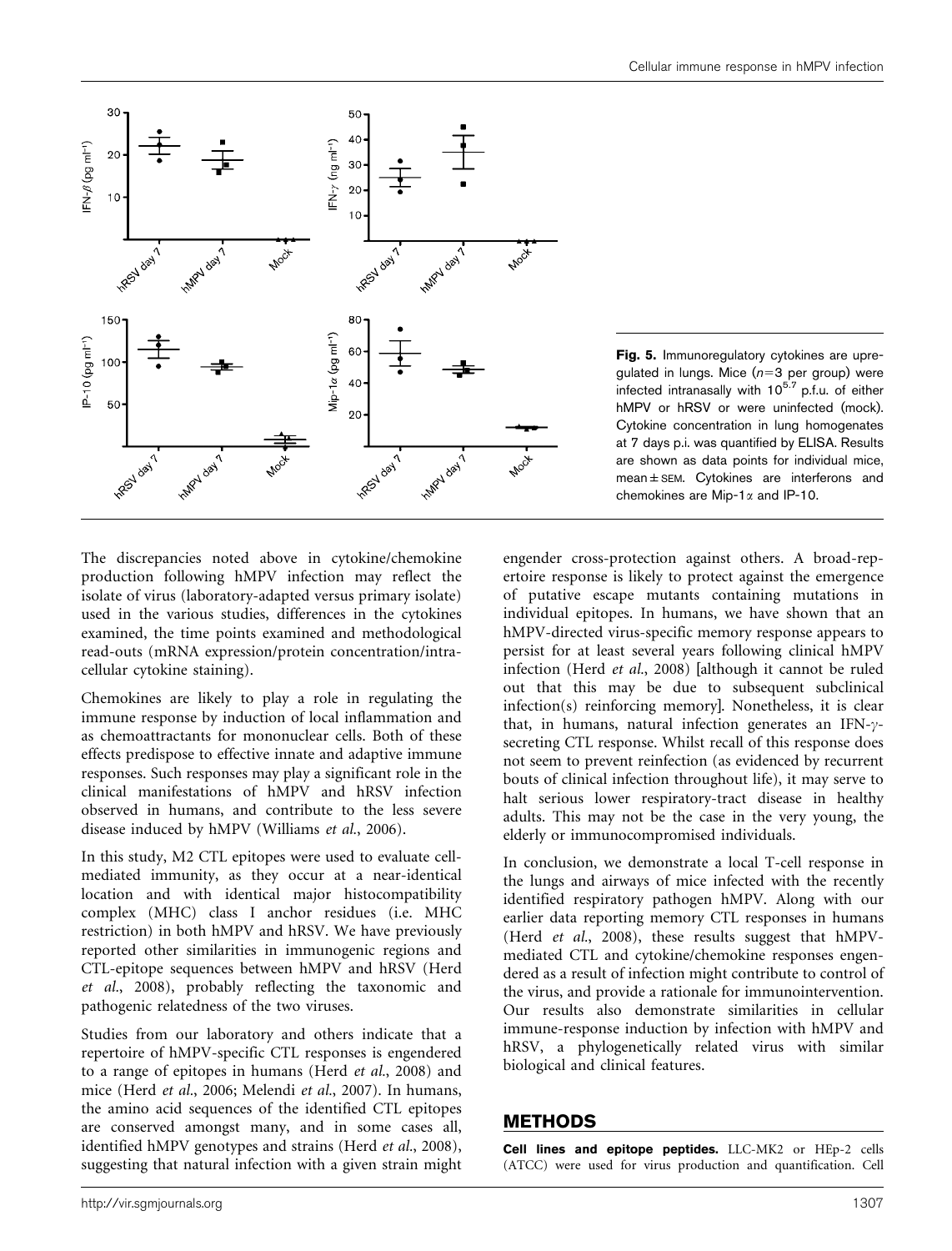lines were maintained in Opti-MEM (Invitrogen) or Dulbecco's modified Eagle's medium (DMEM; Invitrogen) supplemented with 5% fetal bovine serum (FBS). P815 cells (H-2<sup>d</sup>, mastocytoma) (Sir Albert Sakzewski Virus Research Centre, Australia) were used as targets in cytotoxicity assays and were maintained in DMEM supplemented with 2 mM L-glutamine, 1 mM sodium pyruvate, 20 mM HEPES, 50  $\mu$ M  $\beta$ -mercaptoethanol, 100 IU penicillin ml<sup>-1</sup>, 100  $\mu$ g streptomycin ml<sup>-1</sup> and 10 % FBS. The CTL epitopes 'GYI' and 'SYI' are both H2-K<sup>d</sup>-restricted and occur at similar locations in the M2 proteins of hMPV and hRSV, respectively (Table 1). These epitopes were synthesized as peptides  $($ >85 % purity; Mimotopes), dissolved at  $10 \text{ mg ml}^{-1}$  in DMSO and diluted into assays as required.

Virus preparation and quantification. hMPV [lineage A: AUS-001; CAN97-83 (Hamelin et al., 2005)] was prepared in LLC-MK2 cells and hRSV was prepared in HEp-2 cells, as described previously (Alvarez et al., 2004; Herd et al., 2006; Woo et al., 2006 ). In brief, virus was prepared by infecting cells in 225 cm<sup>2</sup> flasks at an m.o.i. of 0.1. After adsorption for 2 h at 37  $\degree$ C, the inoculum was removed and the cells were washed before addition of fresh medium (40 ml). For hMPV, trypsin (Invitrogen) was added during infection  $(5 \text{ µg ml}^{-1})$  and every other day  $(2.5 \text{ µg ml}^{-1})$ . Cultures were incubated until 70–90 % cytopathic effect was apparent, usually within 7 days. Virus was obtained from the culture supernatant and by freeze–thawing the cells. If necessary, virus was concentrated by ultrafiltration using Centricon Plus-20 filter units (Millipore; 100 K nominal molecular mass limit). Both viruses were quantified by immunofocus assay as described previously (Herd et al., 2006; Woo et al., 2006). In brief, subconfluent cell monolayers in a 96-well plate were infected with 100 µl of serial dilutions (10-fold for virus, 4-fold for lungs) and incubated for 2 h at 37  $\degree$ C, before addition of 100 µl fresh medium with 10 % FBS. For hMPV, trypsin was added during infection and then every other day. After 6 days, infected wells were identified by using virus-specific antibody (anti-N monoclonal for hMPV or polyclonal antibody for hRSV; Chemicon) followed by species-appropriate developing reagents (anti-mouse or anti-goat, horseradish peroxidase-labelled) and DAB substrate with metal enhancer (Sigma). Results were expressed as  $TCID<sub>50</sub>$  values. For lung samples, the lower limit of detection was  $10^{1.6}$  TCID<sub>50</sub> per left lung.

**Infection and sampling of mice.** BALB/c mice  $(H-2^d,$  female, approx. 20 g) were supplied by the Animal Resources Centre (Perth, Australia) and maintained under specific-pathogen-free conditions. Mice were anaesthetized with ketamine/xylazine prior to intranasal administration of virus ( $10^5$  TCID<sub>50</sub> in 60  $\mu$ l) or Hanks' balanced salt solution (60 µl) as a control. Clinical illness was monitored and body weight was recorded daily. At 5 days p.i., lungs were removed then snap-frozen and stored at  $-70$  °C before being homogenized for determination of viral load. At 7 days p.i., lungs were collected for histopathology and also for determination of cytokine/chemokine levels.

Histopathology staining. Histopathological examination was performed on lung samples isolated from hMPV-infected mice as described by Hertz et al. (2001). Briefly, lung tissue representing the central (bronchi–bronchiole) and peripheral (alveoli) airways was fixed in 10 % phosphate-buffered formalin, sectioned and stained with haematoxylin and eosin.

Preparation of effector cells. At 7 days p.i., effector cells were obtained from the airways (by BAL), whole lung tissue, regional lymph nodes (mediastinal and tracheobronchial) and spleen for determination of virus-specific CTL activity. Briefly, mice were euthanized with ketamine/xylazine and then exsanguinated via the abdominal aorta. For BAL, the thorax was opened, the diaphragm pierced, the anterior ribcage removed and a small incision made between the cartilage rings of the trachea. A 20G luer stub adaptor needle was inserted and BAL was performed with 3 vols (0.8 ml each) of Hanks' balanced salt solution. For isolation of cells from parenchyma, lungs were cut into  $1 \times 1$  mm pieces and treated with collagenase A (Roche; 4 mg per 2 ml per lung sample,  $37^{\circ}$ C for 1 h with agitation). Single-cell suspensions were then prepared from the lungs, lymph nodes and spleen and by pressing through cell strainers (100  $\mu$ m) with a syringe plunger. At 21 days p.i., spleen cells were obtained and restimulated in vitro with virus-specific peptide for 6 days.

Cytotoxic T-cell and intracellular cytokine mini-assays. Cytotoxic T-cell activity was measured in a  $51$ Cr-release assay modified for small cell numbers, as described elsewhere (Ostler et al., 2001). Briefly, effector cells (starting at  $2 \times 10^5$ , or  $5 \times 10^4$  for airway samples) were incubated with <sup>51</sup>Cr-labelled target cells  $(2 \times 10^3)$ , with or without peptide  $(10 \text{ µg ml}^{-1})$ , in a 96 'V'-well plate in a total volume of 100  $\mu$ l. After 6 h at 37 °C, 25  $\mu$ l cell-free supernatant was collected and radioactivity was determined. Peptidespecific cytotoxicity was defined as (percentage cytotoxicity for targets with peptide) $-($ percentage cytotoxicity for targets without peptide). For intracellular cytokine analysis, cells  $(2 \times 10^5 \text{ or } 5 \times 10^4)$  were cultured for 6 h in a 96 'U'-well plate, with or without 10 µg peptide ml<sup>-1</sup> in a volume of 0.2 ml. Brefeldin A (GolgiPlug; PharMingen) was added at  $1 \mu l$  ml<sup>-1</sup> for the last  $4 h$  to facilitate intracellular accumulation of cytokine. Cells were washed and surface-stained with anti-CD8 [53-6.7, phycoerythrin (PE)/Cy5-labelled] or an isotype control. Intracellular cytokine staining was performed with anti-IFN- $\gamma$  (XMG1.2, PE-labelled) or an isotype control, using a CytoFix/ CytoPerm kit (PharMingen) according to the manufacturer's instructions. Cells were analysed on a Quanta SC flow cytometer (Beckman Coulter).

Quantification of chemokine and cytokine mRNA expression in

lungs. Total RNA was isolated by using TRIzol (Invitrogen Life Technologies) according to the manufacturer's instructions, after which 5 µg total RNA was reverse-transcribed using an oligo(dT) primer and 260 U reverse transcriptase  $\mu$ <sup>[-1</sup> (Promega), according to the manufacturer's instructions. Real-time PCR was performed on a

Table 1. CTL epitopes at similar locations in the M2 proteins of hMPV and hRSV

| <b>Virus</b> | Protein | Position* | CTL epitope <sup>†</sup> (abbreviation) | <b>MHC</b> class I restriction | Reference                |
|--------------|---------|-----------|-----------------------------------------|--------------------------------|--------------------------|
| hMPV         | $M2-1$  | $81 - 89$ | GYIDDNOSI ('GYI')                       | $H-2K^d$                       | Baumeister et al. (2003) |
| hRSV         | M2      | $82 - 90$ | SYIGSINNI ('SYI')                       | $H-2K^d$                       | Openshaw et al. (1990)   |

\*Position is specified as the amino acid numbers of the M2-1 genes of hMPV (GenBank accession no. ACJ70116) and hRSV (GenBank accession no. Q14974).

†MHC anchor residues are shown in bold.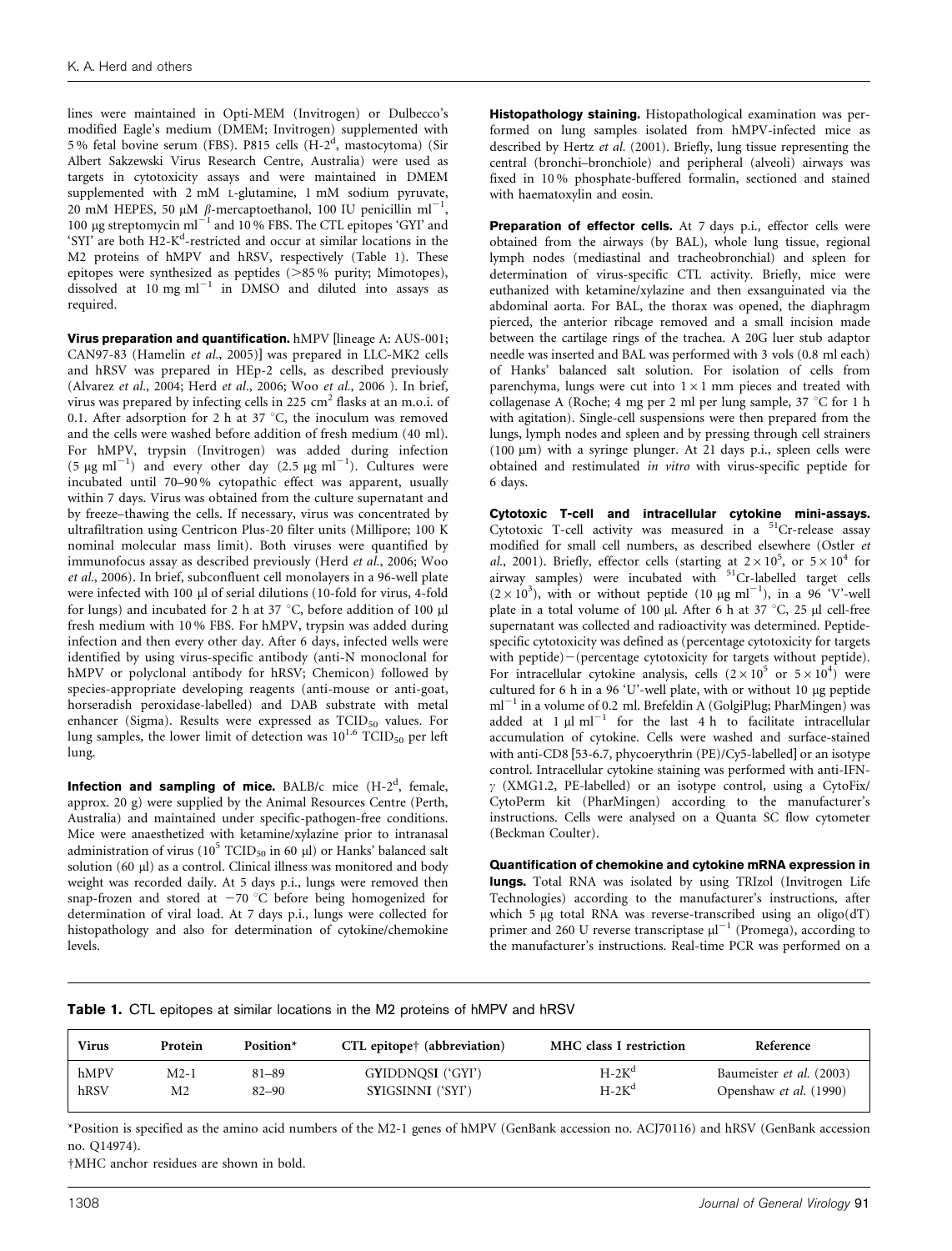Rotor-Gene RG-3000 (Corbett Research), using Quantitect Primer Assay kits (Qiagen), based on quantification of the SYBR green I fluorescent dye. Specificity of the amplification was evaluated by a melting-curve analysis of PCR products. Real-time PCR results were expressed as 'fold change in mRNA expression', comparing infected samples with the experimental controls (mock-inoculated + vehicle). The Relative Expression Software Tool (REST) was used to calculate differences in mRNA levels, which were first normalized to levels of the housekeeping gene hypoxanthine–guanine phosphoribosyltransferase (HPRT).

**ELISAs for mouse cytokines.** The concentration of Mip-1 $\alpha$ , IFN- $\alpha$ , IP-10 and IFN- $\gamma$  in samples was determined by ELISA (R&D Systems) according to the manufacturer's instructions.

**Statistical analysis.** Data are presented as means $\pm$  SEM. Mean values were compared by Student's  $t$ -test and  $P<0.05$  was considered significant.

## ACKNOWLEDGEMENTS

We thank Ms Kalani Ruberu for excellent technical assistance and Dr Maxine Preston for provision of the AUS-001 hMPV strain. The work was supported by NHMRC project grant no. 399701 (to S.M. and R.W. T.). Kevin Wathen-Dunn and his staff provided excellent animal husbandry. We thank Dr Scott Thomson for helpful discussion. Contribution no. 354 of the Sir Albert Sakzewski Virus Research Centre.

## REFERENCES

Alvarez, R. & Tripp, R. A. (2005). The immune response to human metapneumovirus is associated with aberrant immunity and impaired virus clearance in BALB/c mice. J Virol 79, 5971–5978.

Alvarez, R., Harrod, K. S., Shieh, W. J., Zaki, S. & Tripp, R. A. (2004). Human metapneumovirus persists in BALB/c mice despite the presence of neutralizing antibodies. J Virol 78, 14003–14011.

Barends, M., Boelen, A., de Rond, L., Kwakkel, J., Bestebroer, T., Dormans, J., Neijens, H. & Kimman, T. (2002). Influence of respiratory syncytial virus infection on cytokine and inflammatory responses in allergic mice. Clin Exp Allergy 32, 463–471.

Baumeister, E. G., Hunicken, D. S. & Savy, V. L. (2003). RSV molecular characterization and specific antibody response in young children with acute lower respiratory infection. J Clin Virol 27, 44–51.

Boivin, G., Abed, Y., Pelletier, G., Ruel, L., Moisan, D., Cote, S., Peret, T. C., Erdman, D. D. & Anderson, L. J. (2002). Virological features and clinical manifestations associated with human metapneumovirus: a new paramyxovirus responsible for acute respiratory-tract infections in all age groups. J Infect Dis 186, 1330–1334.

Bosis, S., Esposito, S., Niesters, H. G., Crovari, P., Osterhaus, A. D. & Principi, N. (2005). Impact of human metapneumovirus in childhood: comparison with respiratory syncytial virus and influenza viruses. J Med Virol 75, 101–104.

Braciale, T. J. (2005). Respiratory syncytial virus and T cells: interplay between the virus and the host adaptive immune system. Proc Am Thorac Soc 2, 141–146.

Darniot, M., Pitoiset, C., Petrella, T., Aho, S., Pothier, P. & Manoha, C. (2009). Age-associated aggravation of clinical disease after primary metapneumovirus infection of BALB/c mice. J Virol 83, 3323–3332.

Douville, R. N., Bastien, N., Li, Y., Pochard, P., Simons, F. E. S. & Hayglass, K. T. (2006). Human metapneumovirus elicits weak IFN- $\gamma$ memory responses compared with respiratory syncytial virus. J Immunol 176, 5848–5855.

Ebihara, T., Endo, R., Kikuta, H., Ishiguro, N., Ishiko, H. & Kobayashi, K. (2004). Comparison of the seroprevalence of human metapneumovirus and human respiratory syncytial virus. J Med Virol 72, 304–306.

Esper, F., Boucher, D., Weibel, C., Martinello, R. A. & Kahn, J. S. (2003). Human metapneumovirus infection in the United States: clinical manifestations associated with a newly emerging respiratory infection in children. Pediatrics 111, 1407–1410.

Garcia-Garcia, M. L., Calvo, C., Casas, I., Bracamonte, T., Rellan, A., Gozalo, F., Tenorio, T. & Perez-Brena, P. (2007). Human metapneumovirus bronchiolitis in infancy is an important risk factor for asthma at age 5. Pediatr Pulmonol 42, 458–464.

Graham, B. S., Bunton, L. A., Wright, P. F. & Karzon, D. T. (1991). Role of T-lymphocyte subsets in the pathogenesis of primary infection and rechallenge with syncytial virus in mice. J Clin Invest 88, 1026–1033.

Guerrero-Plata, A., Casola, A. & Garofalo, R. P. (2005). Human metapneumovirus induces a profile of lung cytokines distinct from that of respiratory syncytial virus. J Virol 79, 14992–14997.

Hall, C. B., Powell, K. R., MacDonald, N. E., Gala, C. L., Menegus, M. E., Suffin, S. C. & Cohen, H. J. (1986). Respiratory syncytial viral infection in children with compromised immune function. N Engl J Med 315, 77–81.

Hamelin, M. E., Yim, K., Kuhn, K. H., Cragin, R. P., Boukhvalova, M., Blanco, J. C., Prince, G. A. & Boivin, G. (2005). Pathogenesis of human metapneumovirus lung infection in BALB/c mice and cotton rats. J Virol 79, 8894–8903.

Herd, K. A., Mahalingam, S., Mackay, I. M., Nissen, M., Sloots, T. P. & Tindle, R. W. (2006). Cytotoxic T-lymphocyte epitope vaccination protects against human metapneumovirus infection and disease in mice. J Virol 80, 2034–2044.

Herd, K. A., Nissen, M. D., Hopkins, P. M., Sloots, T. P. & Tindle, R. W. (2008). Major histocompatibility complex class I cytotoxic T lymphocyte immunity to human metapneumovirus (hMPV) in individuals with previous hMPV infection and respiratory disease. J Infect Dis 197, 584–592.

Hertz, M., Mahalingam, S., Dalum, I., Klysner, S., Mattes, J., Neisig, A., Mouritsen, S., Foster, P. S. & Gautam, A. (2001). Active vaccination against IL-5 bypasses immunological tolerance and ameliorates experimental asthma. J Immunol 167, 3792–3799.

Huck, B., Neumann-Haefelin, D., Schmitt-Graef, A., Weckmann, M., Mattes, J., Ehl, S. & Falcone, V. (2007). Human metapneumovirus induces more severe disease and stronger innate immune response in BALB/c mice as compared with respiratory syncytial virus. Respir Res 8, 6.

Kolli, D., Bataki, E. L., Spetch, L., Guerrero-Plata, A., Jewell, A. M., Piedra, P. A., Milligan, G. N., Garofalo, R. P. & Casola, A. (2008). T lymphocytes contribute to antiviral immunity and pathogenesis in experimental human metapneumovirus infection. J Virol 82, 8560–8569.

Mao, H. W., Yang, X. Q. & Zhao, X. D. (2008). Characterization of human metapneumoviruses isolated in Chongqing, China. Chin Med J (Engl) 121, 2254–2257.

Melendi, G. A., Zavala, F., Buchholz, U. J., Boivin, G., Collins, P. L., Kleeberger, S. R. & Polack, F. P. (2007). Mapping and characterization of the primary and anamnestic H-2<sup>d</sup>-restricted cytotoxic T-lymphocyte response in mice against human metapneumovirus. J Virol 81, 11461–11467.

Nissen, M. D., Siebert, D. J., Mackay, I. M., Sloots, T. P. & Withers, S. J. (2002). Evidence of human metapneumovirus in Australian children. Med J Aust 176, 188.

Openshaw, P. J., Anderson, K., Wertz, G. W. & Askonas, B. A. (1990). The 22,000-kilodalton protein of respiratory syncytial virus is a major target for  $K^d$ -restricted cytotoxic T lymphocytes from mice primed by infection. J Virol 64, 1683–1689.